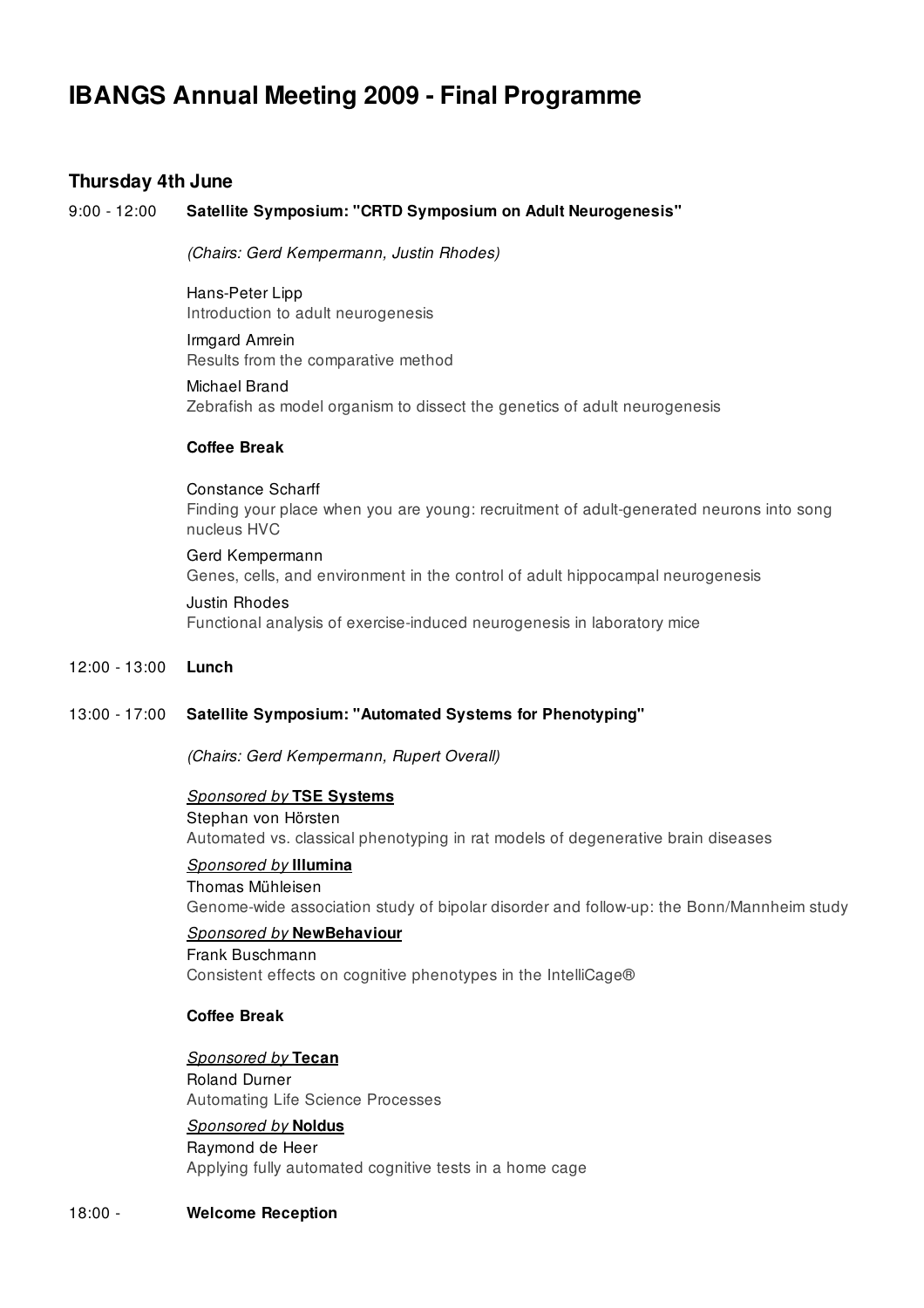# Friday 5th June

# 09:00 - 10:00 **Keynote Lecture**

#### Eric B. Keverne

Evolutionary co-adaptation of the neuroendocrine hypothalamus and placenta in foetal programming

## 10:00 - 10:30 Coffee Break

## 10:30 - 12:15 Symposium 1: "Mechanisms of Learning and Memory: from Molecules to Circuits"

(Chairs: Hee-Sup Shin, Alcino J Silva)

# Seth G N Grant

Protosynapse as the origin of the brain: insights from synapse proteome studies

Alcino J Silva

Molecular and cellular mechanisms of memory allocation in neuronetworks

# Chris I de Zeeuw

Creating coordination in the cerebellum

#### Hee-Sup Shin

Involvement of the mediodorsal thalamus in extinction of fear memory

#### 12:15 - 13:30 Lunch

#### 13:30 - 15:00 Outstanding Travel Awardees

#### Alyssa Picchini

The contribution of neural stem cells and their lineages to the adult hippocampus

#### Christopher Kliethermes

A role for brain insulin receptors in the locomotor stimulant response to ethanol in *Drosophila* melanogaster

#### Igor Ponomarev

Amygdala transcriptome hints at cellular mechanisms underlying stress- enhanced fear learning, a rat model of posttraumatic stress disorder

15:00 - 15:30 Coffee Break

# 15:30 - 17:00 IBANGS General Business Meeting

Everyone is encouraged to attend

# Saturday 6th June

09:00 - 10:00 Award Lecture

Hans-Peter Lipp Natura enim simplex est

# 10:00 - 10:30 Coffee Break

# 10:30 - 12:30 Symposium 2: "Evo-Behavio: genetic investigations of the mechanisms and evolution of behavior"

(Chair: Josh Dubnau)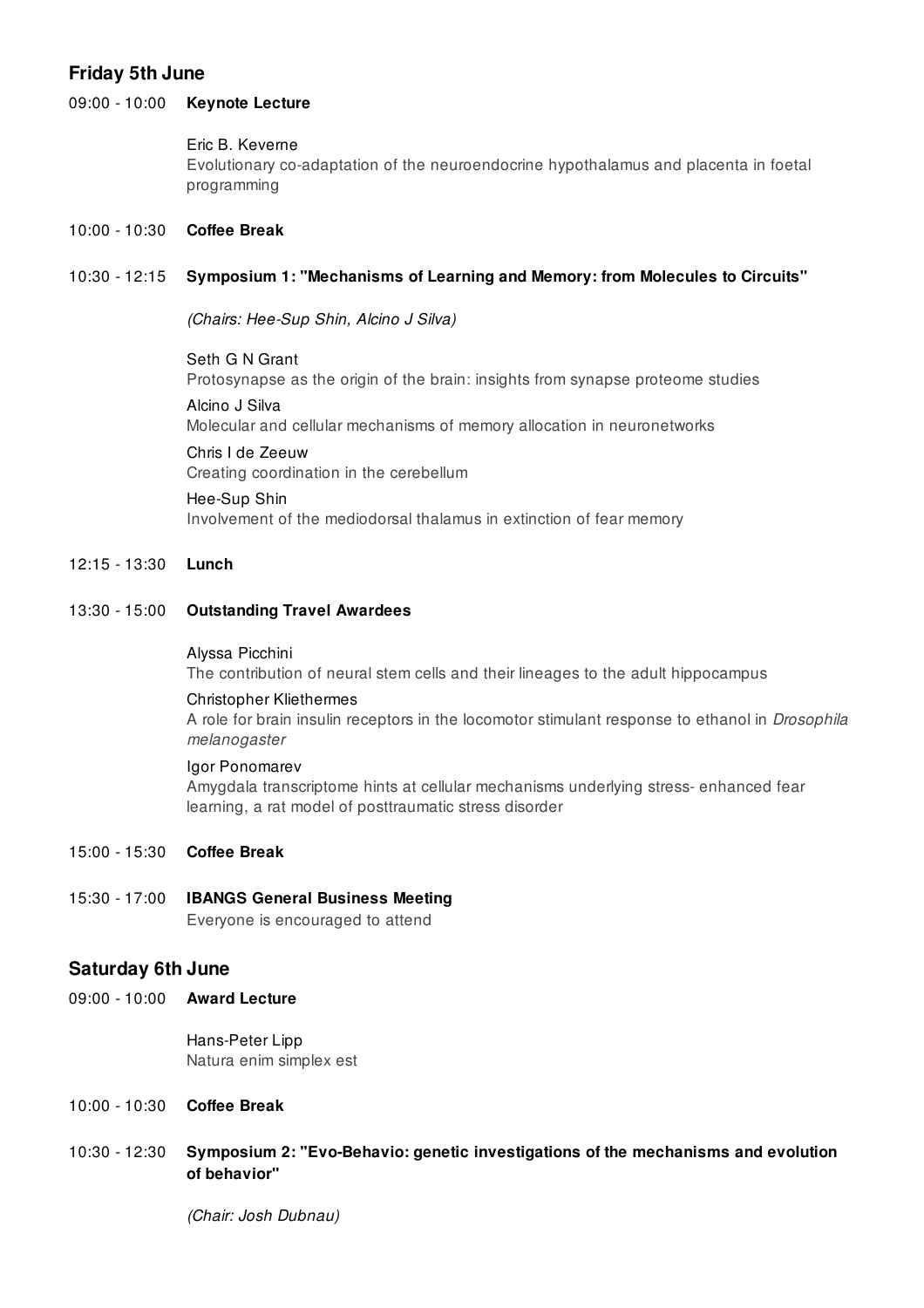#### Mike Cressy

Experimental evolution of rutabaga suppression: modeling epistasis underlying behavior

#### Joel Levine

Genetic basis of social behavior in Drosophila

#### Jesse Weber

Digging for the evolutionary and genetic basis of burrowing behavior in deer mice

## Seth Ament

Nutritional regulation of division of labor in honey bee colonies

#### Frederic Mery

Transgenerational memory effect of aging in Drosophila

#### Partha Mitra

Evolution of song culture in the zebra finch

# 12:30 - 13:30 Lunch

# 13:30 - 15:15 Selected Talks Session 1

#### Wulf Haubensak Fear control by inhibitory gating in the amygdala

#### Christopher Janus

Modelling dementia in mice: genes, at-risk individuals, and placebo effect

#### Fred Van Leuven

The amyloid-GSK3-tau-neurodegeneration connection revealed in transgenic and viral models

#### Doo-Sup Choi

Bridge between hyper-glutamatergic state and hypo-CREB Activity in alcoholism: role of Neurogranin in ENT1 null mice

# 15:15 - 15:45 Coffee Break

15:45 - 22:00 Poster Session

# 18:30 Buffet Dinner (during poster sesion)

# Sunday 7th June

09:00 - 10:00 Award Lecture

#### Abraham Palmer

Recombination happens: my personal journey towards unorthodoxy and self realization

# 10:00 - 10:30 Coffee Break

# 10:30 - 12:15 Symposium 3: "Ultrasonic vocalizations as a social indicator in rodents"

(Chairs: Maria Luisa Scattoni, Enrico Alleva)

#### Maria Luisa Scattoni When and with whom: mouse vocalizations in different social contexts

# Garet Lahvis

Do mouse vocalizations convey emotional states?

#### Markus Wöhr

Ultrasonic communication in rodents: playback of high-frequency ultrasonic vocalization induces social approach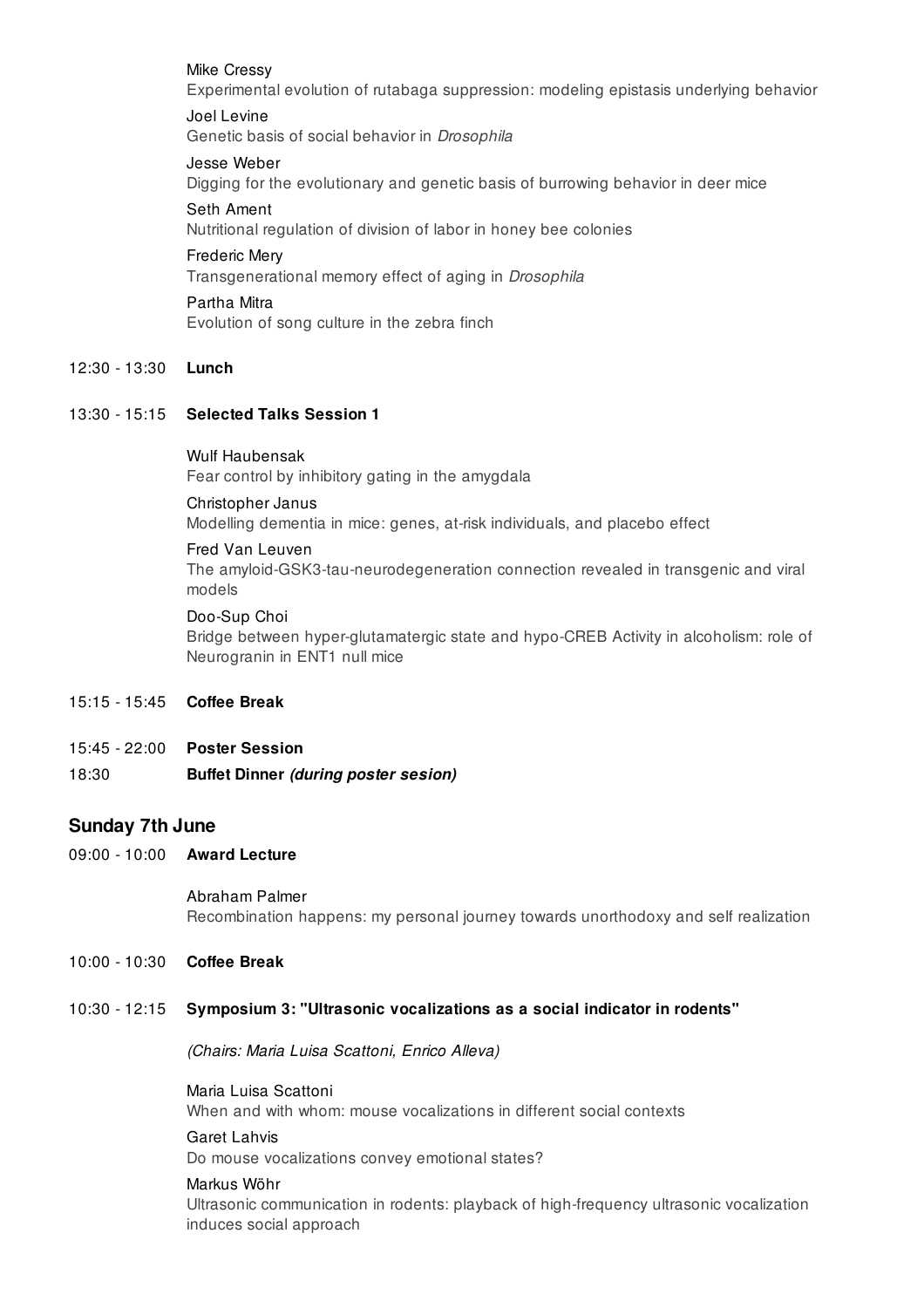Robert Liu

Hearing ultrasounds: neural activity in auditory cortex correlates with communicative significance

Julia Fischer

Rodent ultrasonic communication: insights into the evolution of communication

# 12:15 - Free Afternoon

# Monday 8th June

09:00 - 10:00 **Keynote Lecture** 

Ralph Greenspan Sleep and Arousal in Drosophila

# 10:00 - 10:30 Coffee Break

#### 10:30 - 12:15 Symposium 4: "Reference Populations of Mice to Study Nervous System Function"

(Chair: Leo Schalkwyk)

#### Maarten Loos

Behavioural and electrophysiological analyses in the BxD population

#### Sabine Spijker

Striatal proteomics & behavior in mice of the collaborative cross

#### Lianne Stanford

A genetic dissection of a behavioural repertoire using 50 mouse lines with mutations in postsynaptic proteins

# Elissa Chesler Multivariate genetic analysis for the functional genomics of behaviour

#### 12:15 - 13:30 Lunch

#### 13:30 - 15:15 Selected Talks Session 2

#### Albert Wong

Gene-environment interactions in the disc1 mutant mouse model for schizophrenia and depression

#### Marissa Ehringer

The role of Chrna6 and Chrnb3 genes in alcohol behaviors  $\hat{a} \in \hat{C}$  human, molecular, and mouse genetics

#### Amy Lasek

Anaplastic lymphoma kinase is a transcriptional target of LMO4 and estrogen that controls cocaine-induced behaviors

#### Alexander Garthe

Genotypic influence on adult neurogenesis related aspects of spatial learning among BXD strains

#### John Crabbe

Pleiotropic and specific genetic influences on different ethanol withdrawal severity signs in mice

# 15:15 - 15:45 Coffee Break